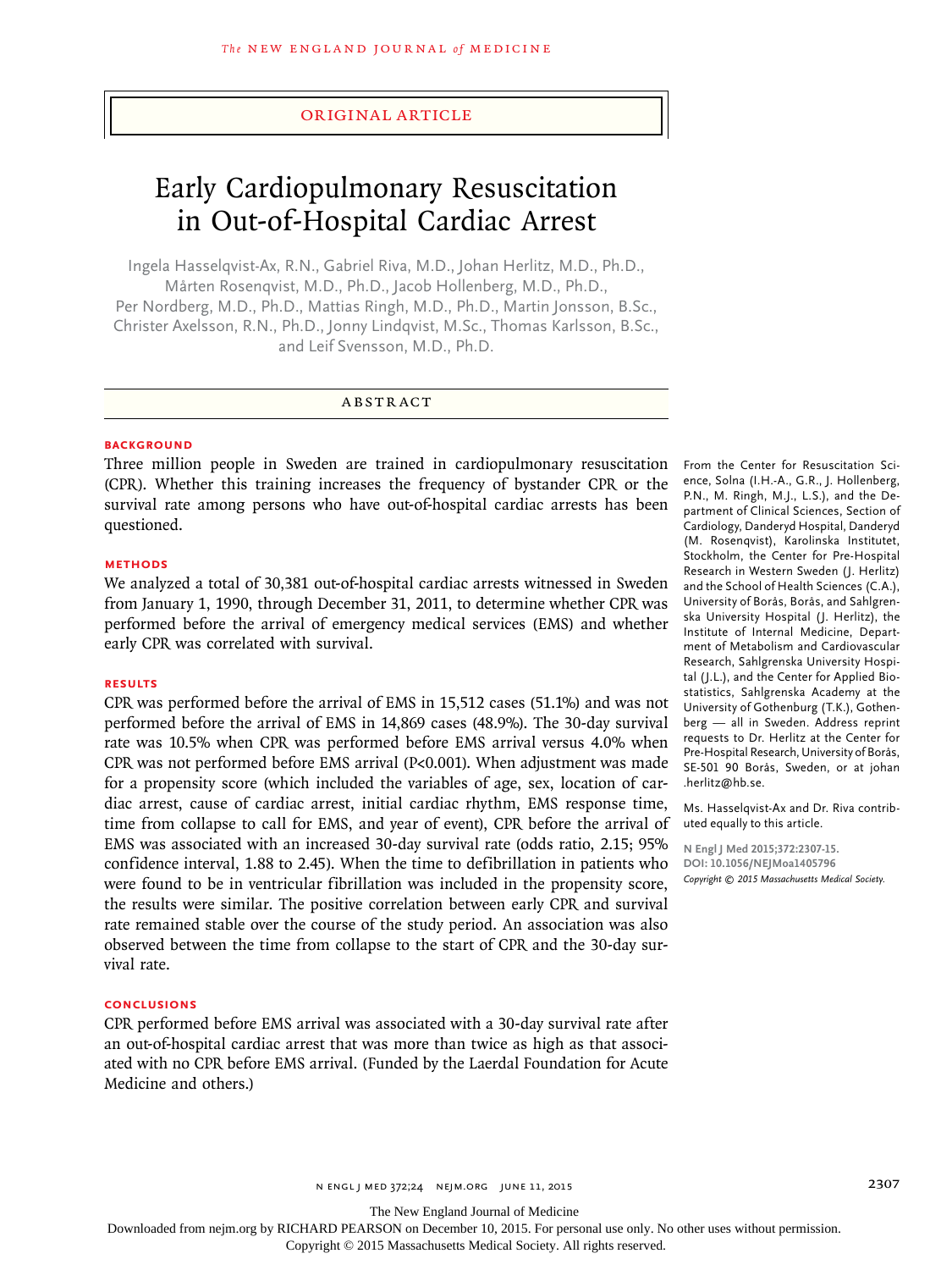UT-OF-HOSPITAL CARDIAC ARREST IS A<br>major public health concern, given that<br>there are approximately 420,000 cases in<br>the United States and 275.000 cases in Europe major public health concern, given that there are approximately 420,000 cases in the United States and 275,000 cases in Europe annually.1-3 Decreasing the time to treatment is crucial for improving outcomes in cases of cardiac arrest.4,5 As stated in American and European guidelines, the most important response measures that currently can be taken outside a hospital setting are recognizing early that a cardiac arrest is occurring, placing an alarm call, performing cardiopulmonary resuscitation (CPR), and performing defibrillation.<sup>6,7</sup> Globally, CPR is taught to millions of people each year. In Sweden, more than 3 million people (of a population of 9.7 million)<sup>8</sup> have undergone CPR training during the past three decades (Claesson A, Swedish Resuscitation Council: personal communication). However, in recent years, the value of bystander CPR has been debated in the medical community.9,10 A major source of concern is the lack of a randomized clinical trial to show that bystander CPR is life-saving. Scientific documentation of the value of bystander CPR with regard to survival after an out-of-hospital cardiac arrest has been based on studies in animals and studies involving registry data, in which the preponderance of evidence has shown an association between CPR and survival.<sup>11,12</sup> The main effect of CPR is probably indirect, in that it may prolong the time window for defibrillation.<sup>13,14</sup> The sooner defibrillation can be performed, the better the chance of survival.<sup>15,16</sup> UT-OF-HOSPITAL CARDIAC ARREST IS A recorded in the Swedish Cardiac Arrest Registry

In the current study, our primary aim was to assess whether CPR initiated before the arrival of emergency medical services (EMS) was associated with an increase in the 30-day survival rate among persons who collapsed due to an out-of-hospital cardiac arrest, with adjustment for several confounders, including the age and sex of the patient, the place and cause of the cardiac arrest, the initial cardiac rhythm, the EMS response time, the time from collapse to the call for EMS, and the time from collapse to defibrillation. A secondary aim was to assess the association between the estimated time from collapse to the start of CPR and the 30-day survival rate.

#### Methods

#### **Population**

We included all cases of EMS-treated and bystander-witnessed out-of-hospital cardiac arrests from January 1, 1990, through December 31, 2011. Nonwitnessed cases and cases witnessed only by the EMS crew were excluded.

# **Swedish Cardiac Arrest Registry**

The Swedish Cardiac Arrest Registry now includes more than 90% of all persons who had an outof-hospital cardiac arrest in Sweden and in whom CPR was attempted. It is a national quality registry funded by the Swedish Association of Local Authorities and Regions. All EMS centers in Sweden report data to the registry in accordance with the Utstein style $17$ ; the reporting includes completion of a standard form with detailed descriptions of the circumstances, time delays, and forms of intervention in cases of out-of-hospital cardiac arrest in which CPR was attempted. The form is reviewed and completed by the head physician of the ambulance organization in each county. This registry has been thoroughly described elsewhere.<sup>18</sup>

Cases are included in the registry only if there was no breathing and no sign of circulation in the patient and if CPR, defibrillation, or both were started. In recent years, there has been a progressive increase in retrospective monitoring, including cross-checking between the registry and the local EMS registry.

Ethics approval for the use of data from the Swedish Cardiac Arrest Registry was obtained from the Regional Ethics Board, Gothenburg, Sweden. The protocol for this registry study is available with the full text of this article at NEJM.org.

#### **Dispatch and Ambulance Organization**

In Sweden, there are approximately 850 ambulances serving 9.7 million citizens.<sup>19</sup> There is a two-tiered EMS system in Sweden for responses to all medical emergencies: the first tier consists of EMS units that can respond to an out-ofhospital cardiac arrest with a basic level of life support, and units in the second tier are able to provide an advanced level of life support. Data on EMS units in both tiers are included in the Swedish Cardiac Arrest Registry and in this analysis. Sweden has 15 dispatch centers, all of which are similar in their organization and emergency-call processing. The dispatcher uses a standard protocol with a specific questionnaire for the identified emergency. In cases of suspected cardiac arrest, an ambulance is dispatched, and

2308 **n engl j med 372;24 NEIM.ORG JUNE 11, 2015** 

The New England Journal of Medicine

Downloaded from nejm.org by RICHARD PEARSON on December 10, 2015. For personal use only. No other uses without permission.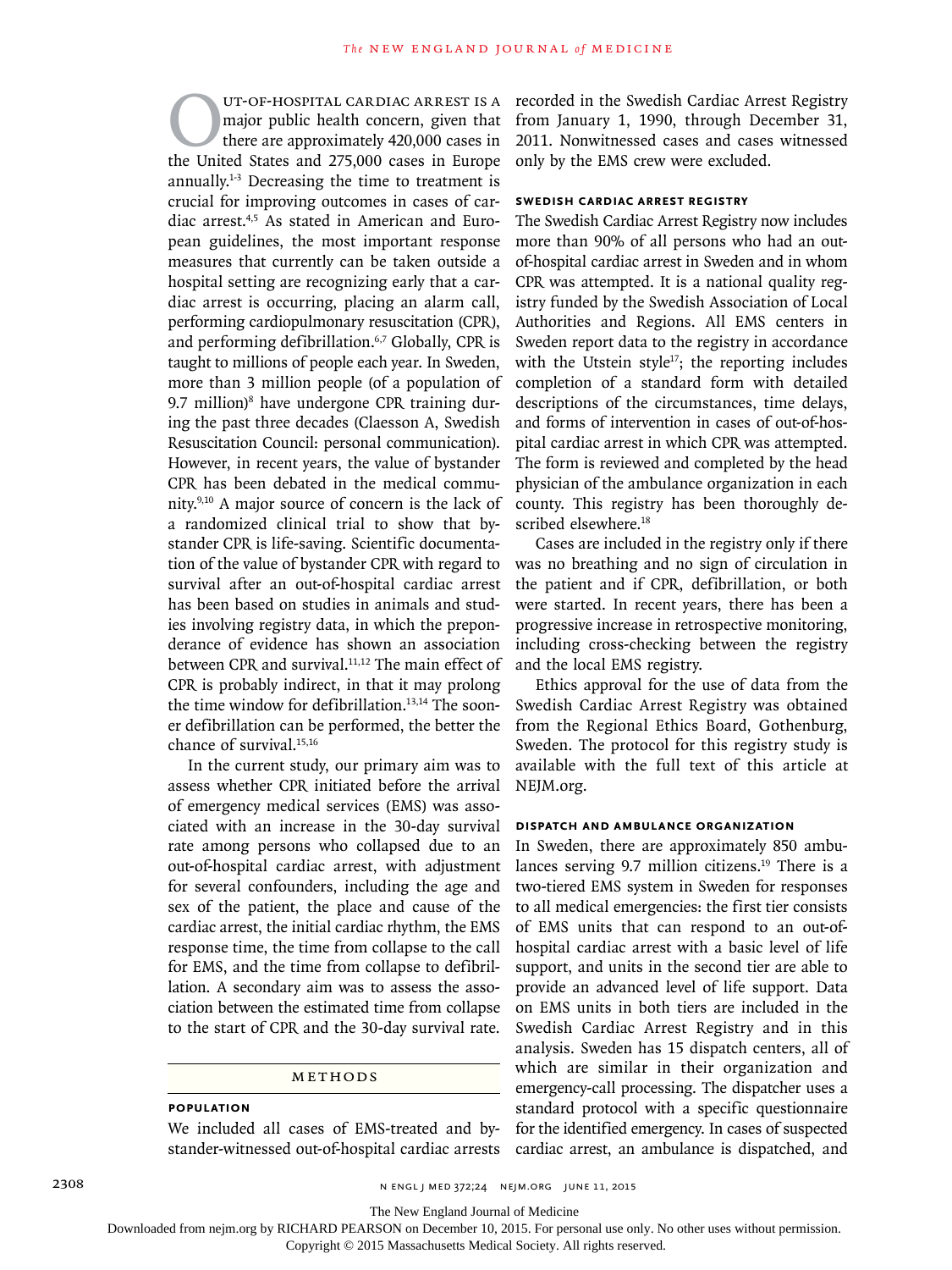dispatchers are instructed to offer the caller a chance to perform telephone-assisted CPR (i.e., if the caller is not trained in CPR, instructions on how to perform CPR are provided). This system was introduced in 1998.<sup>20</sup> The guidelines for CPR changed during the study period; major alterations occurred in 2000, 2005, and 2010 in response to changes in international guidelines.7,21,22 These changes included the elimination of the pulse check and more focus on chest compressions, with more and deeper compressions used.

In 2006, a dual-dispatch system was implemented in Stockholm that engages firefighters and police in addition to EMS. However, in most parts of Sweden, this dual-dispatch system was not implemented until 2011; we estimate that approximately 5% of the cases that were included in this study occurred after that system was implemented.

# **Initiation of CPR**

Data on the start of CPR included whether CPR was started before the arrival of EMS (yes or no) and the estimated time between the patient's collapse and the initiation of CPR. In addition, patients who underwent CPR during the latter part of the study (January 1, 2009, through December 31, 2011) were categorized in one of two groups — patients who did and those who did not undergo telephone-assisted CPR.

#### **Times of Events and Procedures**

The times of events and procedures (day, hour, and minute) were reported for the patient's collapse, the call to the dispatch center, the dispatch of EMS, the arrival of EMS at the scene, the start of CPR (either before or after the arrival of EMS), and defibrillation (if the patient had ventricular fibrillation or pulseless ventricular tachycardia as the first recorded arrhythmia). The time of the emergency call, the time of dispatch, and the time of the arrival of EMS were recorded digitally and collected from the dispatch center, whereas the times of collapse, the start of CPR, and defibrillation were based on statements from witnesses, first responders, and EMS clinicians.

# **Cerebral Function at Discharge**

Since November 2008, the Swedish Cardiac Arrest Registry has collected information on cerebral function at hospital discharge in a subgroup of

30-day survivors. Cerebral function is described with the use of the cerebral performance categories score, in which category 1 or 2 indicates favorable cerebral function, category 3 or 4 indicates poor cerebral function, and category 5 indicates brain death (Table S1 in the Supplementary Appendix, available at NEJM.org).

# **Statistical Analysis**

Univariate analyses were performed with the use of Fisher's exact test for dichotomous variables and the Mann–Whitney U test for continuous variables. Logistic regression was used for the calculation of odds ratios with corresponding confidence intervals and for analyses of interaction. A propensity analysis was performed to adjust for potential confounders. First, a propensity score for receipt of CPR before EMS arrival was calculated by means of multiple logistic regression. The variables included in the score were age, sex, cause of cardiac arrest, place of cardiac arrest, initial cardiac rhythm, year of cardiac arrest, time from collapse to the call for EMS, time from the call for those services to the arrival of EMS, and among patients with an initial rhythm of ventricular tachycardia or ventricular fibrillation, time from collapse to defibrillation. Using forward stepwise selection, we tested for interactions between the variables and included them in the score if the P value was less than 0.20. The score was then used as an adjustment factor in a logistic-regression models.

All tests were two-sided, and a P value of less than 0.05 for the primary objective and of less than 0.01 for all other analyses was considered to indicate statistical significance. SAS software, version 9.3 (SAS Institute), was used for all statistical analyses.

#### **RESULTS**

## **Cardiac Arrest and CPR**

Data on 61,781 patients who had an out-of-hospital cardiac arrest and underwent CPR were reported to the registry during the period from 1990 through 2011. Among these incidents of cardiac arrest and CPR, 7898 were witnessed by EMS responders (12.8%), and 17,935 (29.0%) were not witnessed. Information on whether the incident was witnessed was missing in 4585 cases (7.4%); these cases were excluded from the analysis.

Among the patients who had a bystander-

n engl j med 372;24 nejm.org June 11, 2015 2309

The New England Journal of Medicine

Downloaded from nejm.org by RICHARD PEARSON on December 10, 2015. For personal use only. No other uses without permission.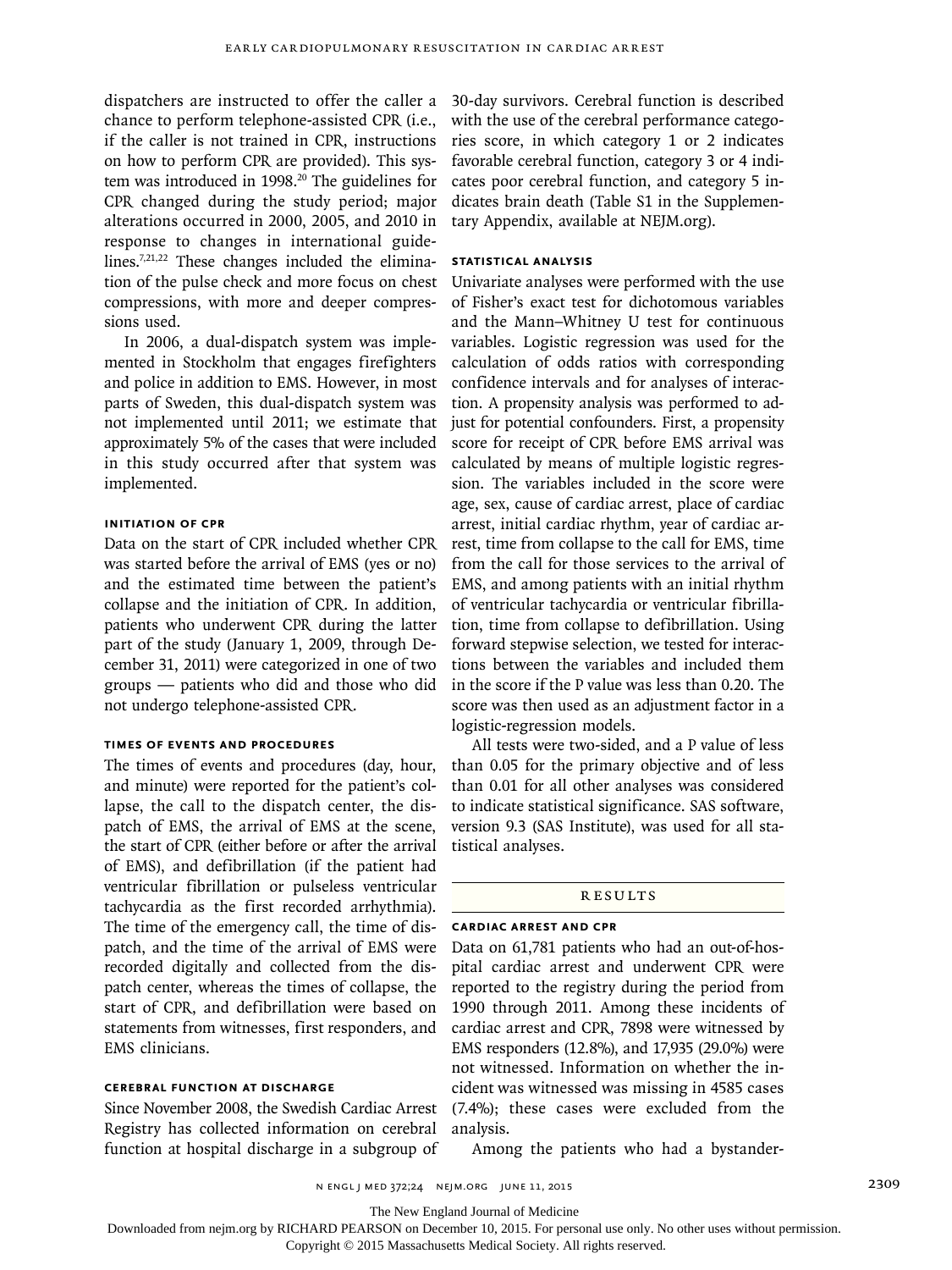| Table 1. Baseline Characteristics of the Patients.*                              |                                                                      |                                                                       |         |  |  |
|----------------------------------------------------------------------------------|----------------------------------------------------------------------|-----------------------------------------------------------------------|---------|--|--|
| Variable                                                                         | <b>CPR</b> Started after<br><b>Arrival of EMS</b><br>$(N = 14, 869)$ | <b>CPR Started before</b><br><b>Arrival of EMS</b><br>$(N = 15, 512)$ | P Value |  |  |
| Median age (10th to 90th percentile) $-$ yr                                      | 74 (54-86)                                                           | $69(46 - 84)$                                                         | < 0.001 |  |  |
| Female sex $-$ %                                                                 | 30.2                                                                 | 26.8                                                                  | < 0.001 |  |  |
| Cardiac cause of cardiac arrest - %                                              | 73.4                                                                 | $72.4$                                                                | 0.04    |  |  |
| Collapse at home $-$ %                                                           | 73.2                                                                 | 55.5                                                                  | < 0.001 |  |  |
| VF or VT as initial ECG rhythm - %                                               | 30.7                                                                 | 41.3                                                                  | < 0.001 |  |  |
| Median intervals (10th to 90th percentile) — min                                 |                                                                      |                                                                       |         |  |  |
| Collapse to call for EMS                                                         | $4(0-11)$                                                            | $3(0-10)$                                                             | < 0.001 |  |  |
| Call for EMS to arrival of EMS                                                   | $6(3-15)$                                                            | $8(3-20)$                                                             | < 0.001 |  |  |
| Collapse to start of CPR                                                         | $11(5-23)$                                                           | $4(0-17)$                                                             | < 0.001 |  |  |
| Patients in VF or VT - no.                                                       | 4194                                                                 | 5900                                                                  |         |  |  |
| Median time from collapse to defibrillation (10th<br>to 90th percentile) $-$ min | $11(6-21)$                                                           | $13(7-24)$                                                            | < 0.001 |  |  |

\* The percentages of patients with missing data for each variable were as follows: age, 3.3%; sex, 3.2%; cause of cardiac arrest, 6.7%; place of collapse, 0.8%; initial electrocardiographic (ECG) rhythm, 7.9%; delay from collapse to call for emergency medical services (EMS), 20.0%; delay from call for EMS to arrival of EMS, 6.4%; delay from collapse to start of CPR, 21.2%; and delay from collapse to defibrillation, 5.3%. The proportions of missing data were similar between the two groups. P value calculations included data only from those patients who did not have missing data. CPR denotes cardiopulmonary resuscitation, VF ventricular fibrillation, and VT ventricular tachycardia.

witnessed out-of-hospital cardiac arrest, 682 (2.2%) were not included because of a lack of information on whether CPR had been given before the arrival of EMS. Of the remaining 30,681 patients, 300 (1.0%) were not included because information on 30-day survival was missing. Among the 30,381 patients who had a bystander-witnessed out-of-hospital cardiac arrest and recorded data on both the start of CPR and survival, 15,512 (51.1%) received CPR before the arrival of EMS, and 14,869 (48.9%) did not (Fig. S1 in the Supplementary Appendix).

# **Characteristics of the Patients**

As compared with patients who did not undergo CPR before EMS arrival, patients who underwent CPR before EMS arrival were younger, and their collapse was less likely to have occurred at home; this group also included fewer women (Table 1). Patients in the group that underwent CPR before EMS arrival were more often found to be in ventricular fibrillation, despite no greater frequency in that group of cardiac causes as the assumed underlying cause of cardiac arrest (the higher frequency of ventricular fibrillation was also found when adjustment was made for confounders [Table S2 in the Supplementary Appendix]). The times from collapse to the call to EMS and from collapse to the start of CPR were shorter in the group that underwent CPR before the arrival of EMS. However, the time from the call for EMS until the arrival of EMS and the time from collapse to defibrillation if the patient had been found to be in ventricular fibrillation were longer in this group. The prolonged EMS response time in the group that received CPR before EMS arrival was found regardless of whether the patient had initial arrhythmia and regardless of the place in which the out-of-hospital cardiac arrest occurred (Table S3 in the Supplementary Appendix). Changes over time in the number of persons trained in CPR, the performance of early CPR, and survival are shown in Figure 1.

## **Survival**

The 30-day survival rate was 10.5% among patients who underwent CPR before EMS arrival, as compared with 4.0% among those who did not (P<0.001). There was a significantly higher survival rate among patients who received CPR

2310 **NENGL JMED 372;24 NEIM.ORG JUNE 11, 2015** 

The New England Journal of Medicine

Downloaded from nejm.org by RICHARD PEARSON on December 10, 2015. For personal use only. No other uses without permission.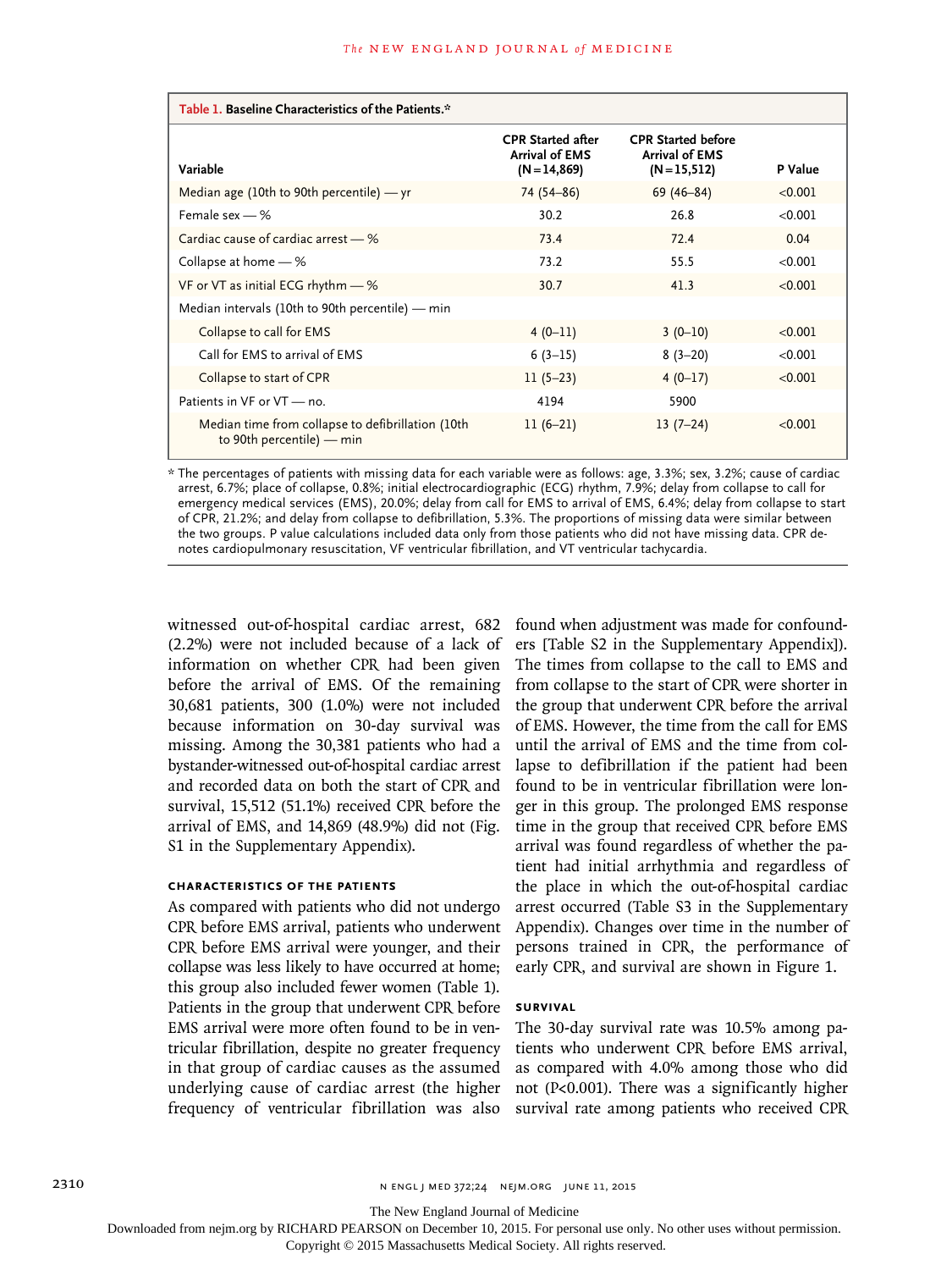before EMS arrival in all the subgroups analyzed (Fig. 2). A significant interaction was found between receipt of CPR before EMS arrival and both the sex of the patient and the place in which the cardiac arrest occurred  $(P=0.002$  and  $P=0.001$ , respectively, for the interaction). The increase in the survival rate among patients who underwent CPR before EMS arrival was more marked among men than among women and more marked when the out-of-hospital cardiac arrest occurred outside the patient's home (e.g., in a public location) than when it occurred inside the patient's home.

Table 2 shows the 30-day survival rate in relation to the time between the patient's collapse and the start of CPR. Overall, there was a significant association between the time to the start of CPR and the survival rate: the survival rate decreased with an increase in the time to the start of CPR. The association was found in all the subgroups analyzed.

# **Telephone-Assisted CPR and Survival**

In a subgroup analysis (with data collected from January 1, 2009, through December 31, 2011), a total of 35% of patients who underwent CPR before EMS arrival had CPR performed by a person who received telephone-assisted CPR instructions (Table S4 in the Supplementary Appendix). These patients had a 30-day survival rate of 10.9%, as compared with a rate of 15.4% among those who received early CPR performed by a person who did not receive telephone-assisted instructions (P<0.001).

## **Post Hoc Propensity Analysis**

A post hoc propensity score was calculated that took into account the year of the out-of-hospital cardiac arrest and all the variables listed in Table 1 (except the time from collapse to defibrillation) and relevant interactions among them. After adjustment for the propensity score, the difference in the 30-day survival rate between the two groups (CPR before vs. after EMS arrival) remained highly significant (odds ratio, 2.15; 95% confidence interval [CI],  $1.88$  to  $2.45$ ;  $P<0.001$ ) (Table 3). Because data were missing for several variables, we also performed multiple imputation by means of the Markov chain Monte Carlo method, which resulted in a corresponding odds ratio of 2.05 (95% CI, 1.84 to 2.28). In an analy-



**Figure 1. Changes over Time in CPR Training, the Performance of Early CPR, and Survival Rates.**

Panel A shows the number of persons in Sweden who were trained in cardiopulmonary resuscitation (CPR) and the proportion of patients in whom CPR was started before the arrival of emergency medical services (EMS). Panel B shows the survival rate when CPR was given and when CPR was not given before EMS arrival. In both panels, the vertical line (T-CPR) indi-

sis of the subgroup of patients who were found to be in ventricular fibrillation in which the time between collapse and defibrillation was included in the propensity score, there was also a significant difference between the groups (odds ratio, 2.27; 99% CI, 1.84 to 2.81; P<0.001).

#### **Cerebral Function among Survivors**

In total, there were 474 patients who survived for 30 days after collapse and for whom information on the cerebral performance categories score, for which higher scores indicate greater disability, was available. At the time of discharge from the hospital, 81% of these patients had a score of category 1, 14% a score of category 2, 5% a score of category 3, less than 1% a score of category 4, and less than 1% a score of category 5.

n engl j med 372;24 nejm.org June 11, 2015 2311

The New England Journal of Medicine

Downloaded from nejm.org by RICHARD PEARSON on December 10, 2015. For personal use only. No other uses without permission.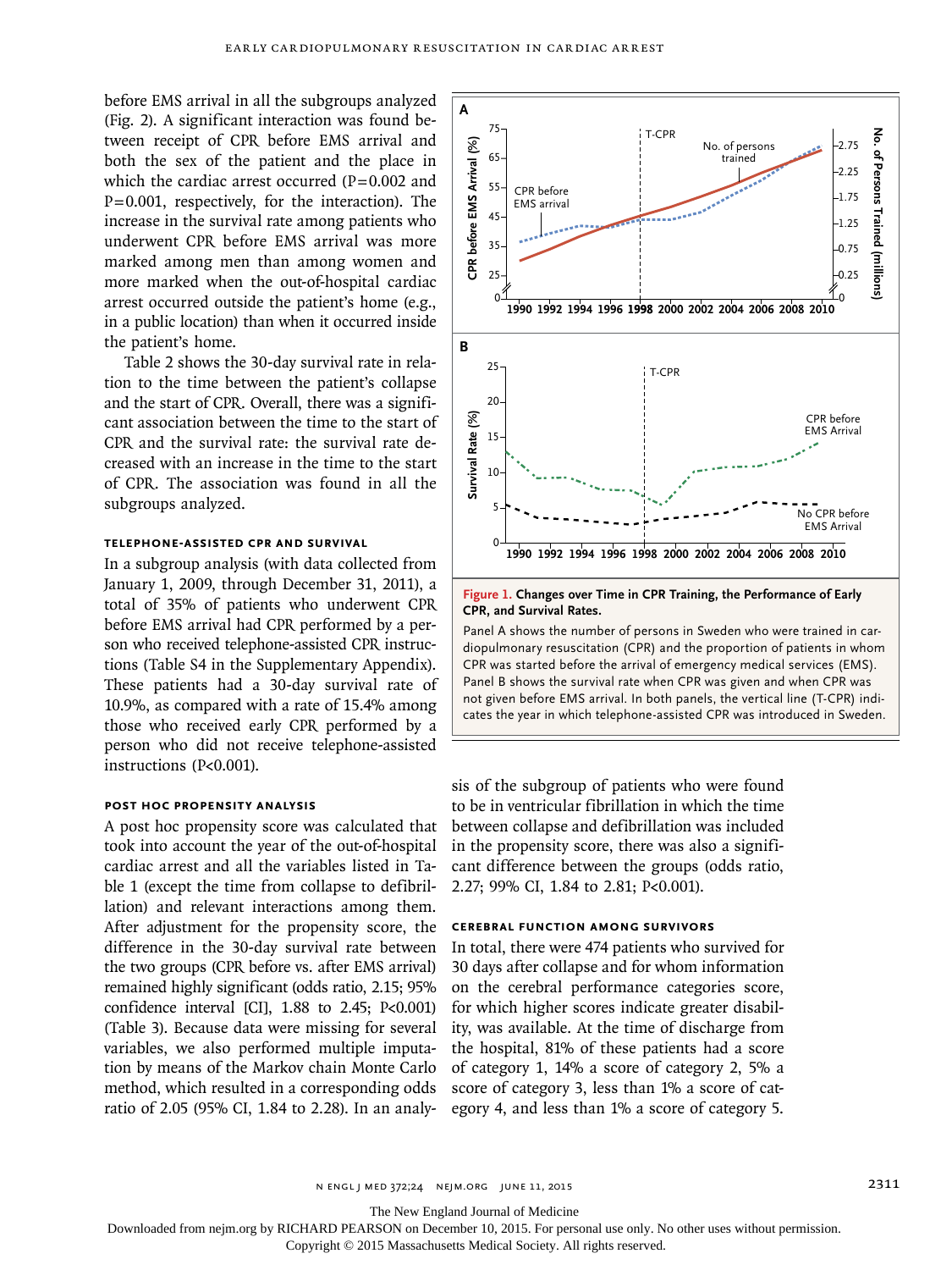| Subgroup<br>All patients<br>Age<br>$\leq 72$ yr<br>$>72$ yr | <b>EMS Arrival</b><br>%<br>4.0<br>5.6 | <b>EMS Arrival</b><br>10.5 | <b>EMS Arrival</b><br>no.<br>14,869 | <b>EMS Arrival</b><br>15,512 | Odds Ratio (95% CI)                    |                     |
|-------------------------------------------------------------|---------------------------------------|----------------------------|-------------------------------------|------------------------------|----------------------------------------|---------------------|
|                                                             |                                       |                            |                                     |                              |                                        |                     |
|                                                             |                                       |                            |                                     |                              |                                        |                     |
|                                                             |                                       |                            |                                     |                              |                                        | $2.80(2.47-3.18)$   |
|                                                             |                                       |                            |                                     |                              |                                        |                     |
|                                                             |                                       | 12.7                       | 6,405                               | 9.043                        |                                        | $2.44(2.07 - 2.87)$ |
|                                                             | 2.9                                   | 7.9                        | 8,011                               | 5,929                        |                                        | $2.84(2.30-3.50)$   |
| Sex                                                         |                                       |                            |                                     |                              |                                        |                     |
| Female                                                      | 4.1                                   | 8.3                        | 4,343                               | 4,053                        |                                        | $2.14(1.67 - 2.73)$ |
| Male                                                        | 4.1                                   | 11.5                       | 10,036                              | 11,085                       |                                        | $3.02$ (2.60-3.51)  |
| Cause of cardiac arrest                                     |                                       |                            |                                     |                              |                                        |                     |
| Cardiac                                                     | 4.2                                   | 11.5                       | 10,205                              | 10,452                       |                                        | $2.94(2.53 - 3.41)$ |
| Noncardiac                                                  | 3.4                                   | 8.5                        | 3,694                               | 3,993                        |                                        | $2.62(1.99 - 3.45)$ |
| Location of cardiac arrest                                  |                                       |                            |                                     |                              |                                        |                     |
| At home                                                     | 3.1                                   | 5.9                        | 10,783                              | 8,544                        |                                        | $1.97(1.64 - 2.37)$ |
| Other location                                              | 6.7                                   | 16.3                       | 3,949                               | 6,855                        |                                        | $2.72(2.26 - 3.27)$ |
| Initial ECG rhythm                                          |                                       |                            |                                     |                              |                                        |                     |
| VF or VT                                                    | 9.4                                   | 20.1                       | 4.194                               | 5.900                        |                                        | $2.43$ (2.07-2.85)  |
| Asystole or PEA                                             | 1.5                                   | 3.2                        | 9,487                               | 8,394                        |                                        | $2.12(1.62 - 2.78)$ |
| Year of cardiac arrest                                      |                                       |                            |                                     |                              |                                        |                     |
| 1990-1995                                                   | 3.8                                   | 9.7                        | 3,892                               | 2,629                        |                                        | $2.75(2.09 - 3.62)$ |
| 1996-2001                                                   | 3.0                                   | 6.9                        | 4,697                               | 3,563                        |                                        | $2.38(1.80-3.14)$   |
| 2002-2007                                                   | 4.6                                   | 10.7                       | 3,562                               | 3,923                        |                                        | $2.46(1.93 - 3.14)$ |
| 2008-2011                                                   | 5.5                                   | 13.4                       | 2,562                               | 5,278                        |                                        | $2.64(2.07-3.88)$   |
|                                                             |                                       |                            |                                     | 0.5                          | 1.5<br>2.5<br>3.0<br>1.0<br>2.0<br>3.5 |                     |
|                                                             |                                       |                            |                                     |                              |                                        |                     |

ECG denotes electrocardiographic, PEA pulseless electrical activity, VF ventricular fibrillation, and VT ventricular tachycardia.

# Discussion

In the current study, we found increased survival rates among patients who had an out-of-hospital cardiac arrest and underwent CPR before the arrival of EMS. This finding is consistent with those of other studies.<sup>23-25</sup> We also found that if bystander CPR was started before the arrival of EMS, the emergency call was initiated more rapidly, which suggests that bystanders with CPR training are better than bystanders without such training at recognizing that a cardiac arrest is occurring and taking action. Despite these findings, the time from collapse to the arrival of EMS, as well as the time from collapse to first defibrillation, was longer in cases in which CPR was given before EMS arrived. Thus, the survival rate among patients who received CPR before EMS arrived was increased despite the fact that the time to defibrillation was prolonged.

There are several possible explanations for the observation that the survival rate was increased even when the time to defibrillation was prolonged; one explanation is that CPR maintains a certain degree of circulation, which may prevent ventricular fibrillation from deteriorating to asystole before EMS arrives. A possible explanation for the longer EMS response times in the group that received early CPR is that having a longer period between the call to EMS and EMS arrival may increase the likelihood that CPR is started before EMS arrival (e.g., if neighbors call in, someone able to perform CPR passes by, or telephone-assisted CPR is provided). Finally, some EMS systems in Sweden dispatch the fire department when there is no ambulance available, which results in a longer time between the call to EMS and EMS arrival.

Patients who underwent CPR before the arrival of EMS were less likely to have collapsed at home; this finding is consistent with previous findings that are best explained by the observation that a preponderance of in-home, out-of-hospital cardiac arrests are witnessed by elderly persons in the home. Such persons are most often not educated in CPR or are not capable of performing it.<sup>26,27</sup>

The increase in the survival rate if CPR was given before the arrival of EMS was greater when

The New England Journal of Medicine

Downloaded from nejm.org by RICHARD PEARSON on December 10, 2015. For personal use only. No other uses without permission.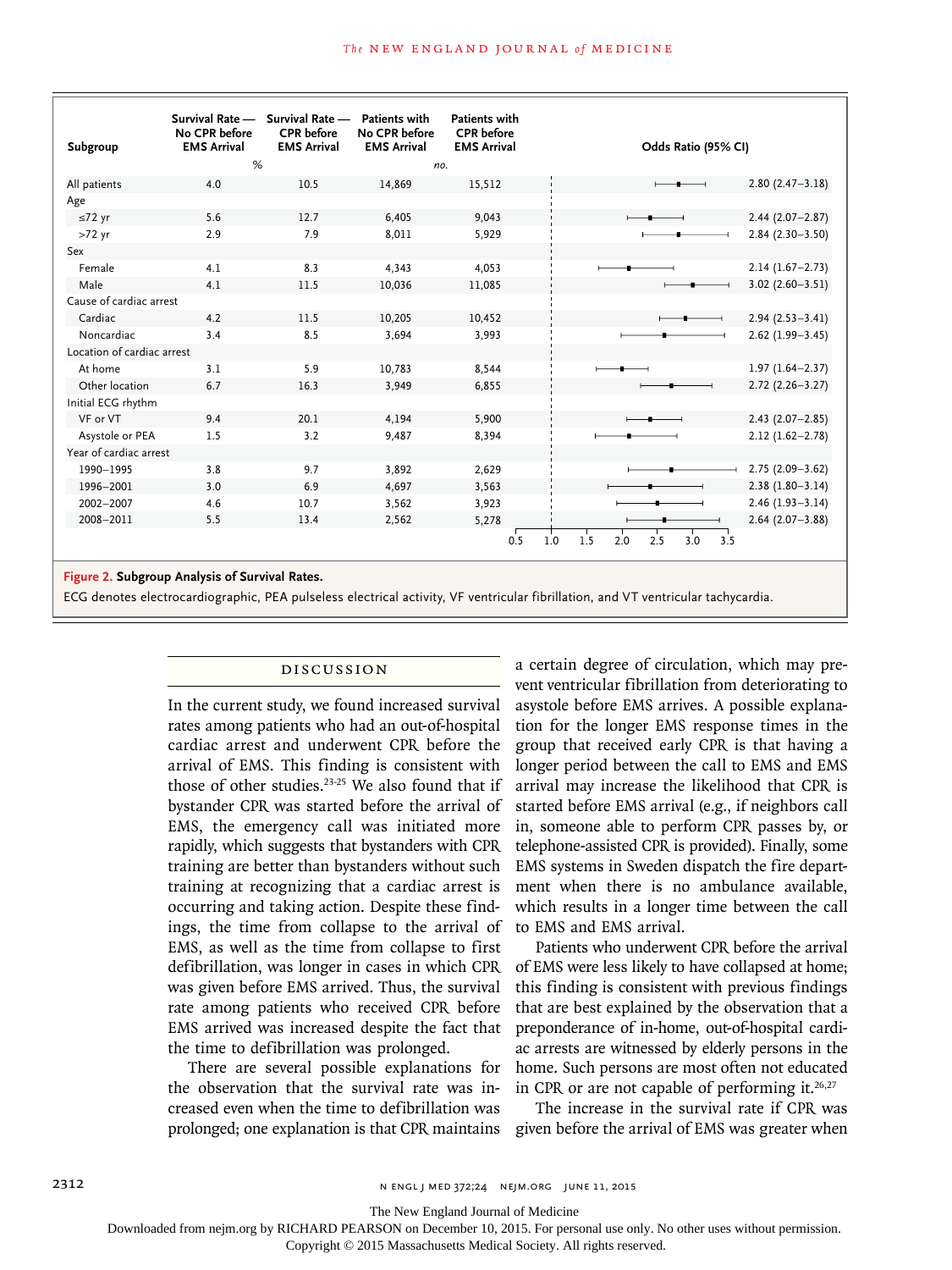| Table 2. The Rate of 30-Day Survival in Relation to the Time from Collapse to the Start of CPR. |                              |                                                                          |           |            |           |  |
|-------------------------------------------------------------------------------------------------|------------------------------|--------------------------------------------------------------------------|-----------|------------|-----------|--|
| Subgroup                                                                                        | No. of Patients<br>with Data | <b>Survival Rate According to Time</b><br>from Collapse to Start of CPR* |           |            |           |  |
|                                                                                                 |                              | $0-3$ min                                                                | $4-8$ min | $9-14$ min | $>14$ min |  |
|                                                                                                 |                              |                                                                          | percent   |            |           |  |
| All patients                                                                                    | 23,931                       | 15.6                                                                     | 8.7       | 4.0        | 0.9       |  |
| Age                                                                                             |                              |                                                                          |           |            |           |  |
| $\leq 72$ yr                                                                                    | 12,169                       | 19.2                                                                     | 11.0      | 5.6        | 1.5       |  |
| $>72$ yr                                                                                        | 10,968                       | 10.8                                                                     | 6.7       | 2.6        | 0.4       |  |
| Sex                                                                                             |                              |                                                                          |           |            |           |  |
| Female                                                                                          | 6,424                        | 12.2                                                                     | 7.5       | 4.5        | 1.0       |  |
| Male                                                                                            | 16,842                       | 16.9                                                                     | 9.4       | 3.8        | 0.9       |  |
| Cardiac cause                                                                                   |                              |                                                                          |           |            |           |  |
| Yes                                                                                             | 16,534                       | 16.6                                                                     | 9.5       | 4.0        | 0.9       |  |
| No                                                                                              | 5,979                        | 12.9                                                                     | 6.5       | 3.8        | 1.0       |  |
| Location of cardiac arrest                                                                      |                              |                                                                          |           |            |           |  |
| At home                                                                                         | 15,179                       | 9.2                                                                      | 6.0       | 3.3        | 0.7       |  |
| Other location                                                                                  | 8,579                        | 21.6                                                                     | 12.9      | 5.7        | 1.7       |  |
| VF or VT as initial ECG rhythm                                                                  |                              |                                                                          |           |            |           |  |
| Yes                                                                                             | 8,213                        | 26.4                                                                     | 15.6      | 7.9        | 2.7       |  |
| <b>No</b>                                                                                       | 13,941                       | 4.6                                                                      | 3.1       | 1.6        | 0.4       |  |
| Year of cardiac arrest                                                                          |                              |                                                                          |           |            |           |  |
| 1990-1995                                                                                       | 5,068                        | 16.3                                                                     | 9.6       | 3.5        | 0.7       |  |
| 1996-2001                                                                                       | 6,397                        | 11.9                                                                     | 6.7       | 3.1        | 0.5       |  |
| 2002-2007                                                                                       | 5,605                        | 15.2                                                                     | 9.9       | 4.8        | 0.8       |  |
| 2008-2011                                                                                       | 6,666                        | 17.0                                                                     | 8.9       | 4.9        | 2.0       |  |

\* P<0.001 in all subgroups for the association between the time from collapse to the start of CPR and 30-day survival.

the out-of-hospital cardiac arrest took place outside the patient's home, possibly because in that setting, bystanders are often younger and may be more likely to be trained in CPR. Our finding that CPR before the arrival of EMS was more likely to increase the survival rate among men than among women could be explained by findings in one study that more women who have an out-ofhospital cardiac arrest have them at home.<sup>28</sup>

The importance of early CPR was further supported by the strong association we observed between the time from collapse to the start of CPR and the 30-day survival rate. This association was found among all patients and among all subgroups that we evaluated.

There was an increase over time in the proportion of persons who received CPR before the arrival of EMS when they had an out-of-hospital cardiac arrest. We speculate that widespread teaching of CPR to laypeople, the implementation of telephone-assisted CPR, and more frequent dispatch of firefighters and the police may have contributed to the increase. Other strategies in addition to population-based CPR training are also important. In this issue of the Journal, Ringh et al.<sup>29</sup> report increases in the rates of bystander-initiated CPR associated with the use of a mobile-phone positioning system for dispatching CPR-trained lay volunteers to respond to nearby out-of-hospital cardiac arrests.

Our study has some limitations. First, all time data were obtained from the Swedish Cardiac Arrest Registry, and in this registry, the time of collapse is estimated, as is the time of the start of CPR, although other time data — for exam-

The New England Journal of Medicine

Downloaded from nejm.org by RICHARD PEARSON on December 10, 2015. For personal use only. No other uses without permission.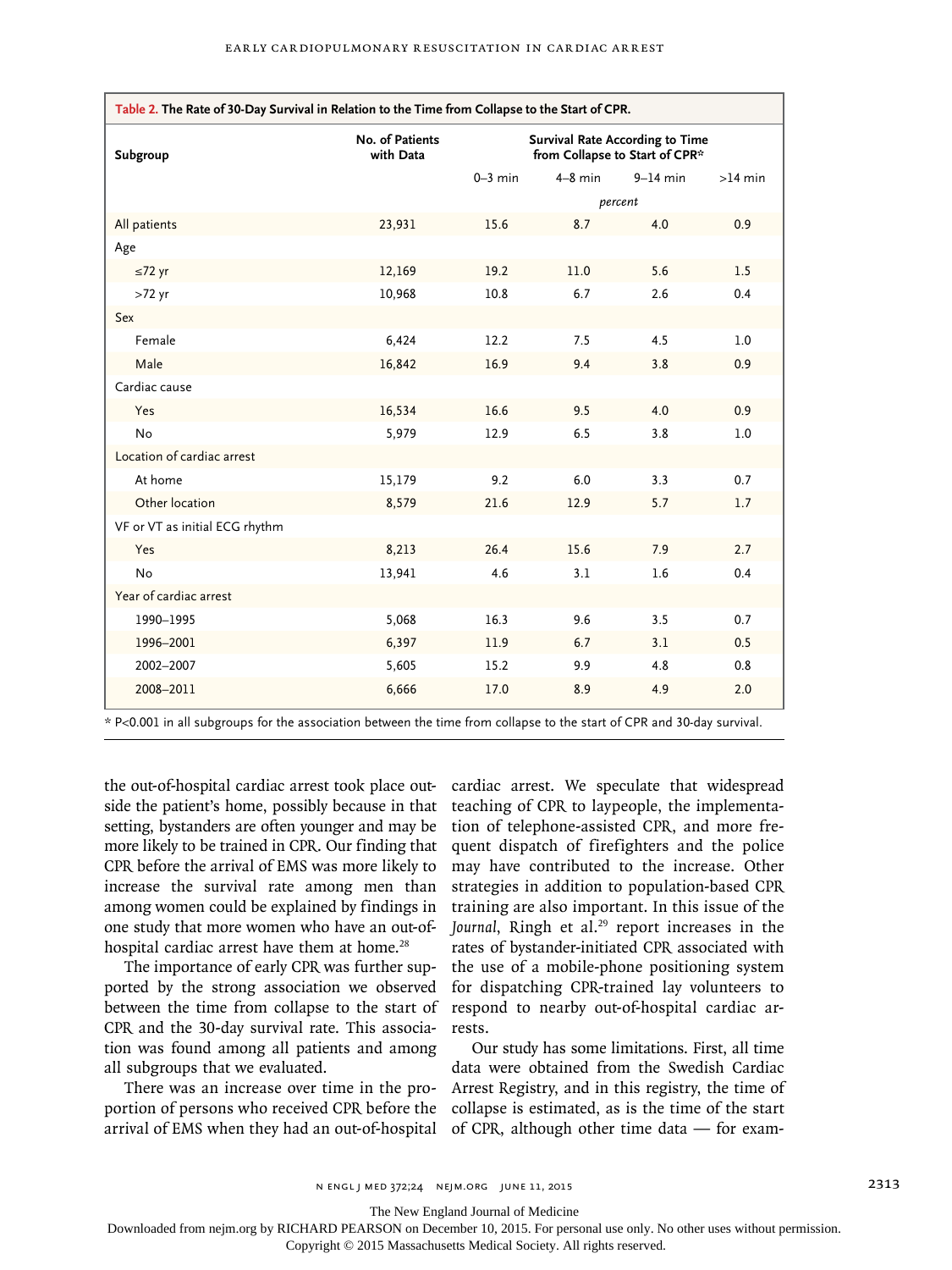| Table 3. Odds of 30-Day Survival among Patients Who Underwent CPR before EMS Arrival.* |                              |                                                |                            |                            |  |
|----------------------------------------------------------------------------------------|------------------------------|------------------------------------------------|----------------------------|----------------------------|--|
| Group and Propensity Score Adjustment                                                  | No. of Patients<br>with Data | Odds Ratio for<br>30-Day Survival <sub>T</sub> | 95% Confidence<br>Interval | 99% Confidence<br>Interval |  |
| All patients                                                                           | 30,381                       | 2.80                                           | $2.55 - 3.09$              | $2.47 - 3.18$              |  |
| Propensity score                                                                       | 19,153                       |                                                |                            |                            |  |
| Unadjusted                                                                             |                              | 2.95                                           | $2.60 - 3.34$              | $2.50 - 3.47$              |  |
| Adjusted                                                                               |                              | 2.15                                           | $1.88 - 2.45$              | $1.80 - 2.56$              |  |
| Propensity score excluding time from collapse<br>to call                               | 22,928                       |                                                |                            |                            |  |
| Unadjusted                                                                             |                              | 2.74                                           | $2.45 - 3.06$              | $2.37 - 3.18$              |  |
| Adjusted                                                                               |                              | 1.92                                           | $1.70 - 2.16$              | $1.64 - 2.24$              |  |
| Propensity score for patients with missing data<br>for time from collapse to call      | 3.775                        |                                                |                            |                            |  |
| Unadjusted                                                                             |                              | 1.92                                           | $1.48 - 2.50$              | $1.36 - 2.71$              |  |
| Adjusted                                                                               |                              | 1.26                                           | $0.95 - 1.68$              | $0.87 - 1.84$              |  |
| Patients with VF or VT as initial ECG rhythm:                                          | 10,094                       | 2.76                                           | $2.50 - 3.06$              | $2.42 - 3.16$              |  |
| Propensity score                                                                       | 7,025                        |                                                |                            |                            |  |
| Unadjusted                                                                             |                              | 2.63                                           | $2.27 - 3.04$              | $2.16 - 3.19$              |  |
| Adjusted                                                                               |                              | 2.27                                           | $1.94 - 2.67$              | $1.84 - 2.81$              |  |

\* Adjusted results were adjusted for a propensity score that included the following variables, except where indicated: age, sex, cause of cardiac arrest, place of cardiac arrest, initial cardiac rhythm, year of cardiac arrest, time from collapse to the call for EMS, and time from the call for EMS to the arrival of EMS. Unadjusted results were not adjusted for the propensity score but are from an analysis that involves the same group of patients as the adjusted results (i.e., the analysis included patients for whom the data used to calculate the propensity score were not missing).

† Odds ratios for 30-day survival are for the comparison of patients who underwent CPR before EMS arrival with those who did not.

‡ The propensity score includes the variables included in the main propensity score plus the time from collapse to defibrillation.

ple, the timing of the call to EMS, the dispatch of EMS, and the arrival of EMS — are digitally registered at the dispatch center and appear to be accurate in most cases. Second, approximately 25% of all persons with an out-of-hospital cardiac arrest in whom CPR is started are not prospectively reported to the registry, although data on these patients have been reported retrospectively since 2011. Thus, reporting has become more complete over time. Third, the protocols for EMS providers have changed over time as a result of changes in guidelines every 5 years. The EMS response time has concomitantly increased. As time passes, the initial rhythm of ventricular fibrillation deteriorates into asystole, and therefore the proportion of patients found to be in ventricular fibrillation decreases.<sup>13</sup> However, the number of Swedes educated in CPR has increased, and the proportion of cases in which CPR is started before EMS arrival has increased — changes that are associated with increased survival rates in this study. Finally, the use of therapeutic hypothermia, coronary revascularization, and implantable cardioverter–defibrillators has been implemented in recent years, which may confound our results. These limitations, however, are tempered by the strengths of our study, including our large sample, the use of bystander-witnessed cases to better characterize delays, and our robust statistical analysis.

In conclusion, among patients who had an out-of-hospital cardiac arrest, CPR performed before the arrival of EMS was associated with a rate of 30-day survival that was more than twice as high as that associated with no CPR before EMS arrival. The association with a good outcome was greater when the time to the initiation of CPR was short.

Supported by grants from the Laerdal Foundation for Acute Medicine in Norway, the Swedish Heart–Lung Foundation, and the Swedish Association of Local Authorities and Regions.

Disclosure forms provided by the authors are available with the full text of this article at NEJM.org.

The New England Journal of Medicine

Downloaded from nejm.org by RICHARD PEARSON on December 10, 2015. For personal use only. No other uses without permission.

No potential conflict of interest relevant to this article was reported.